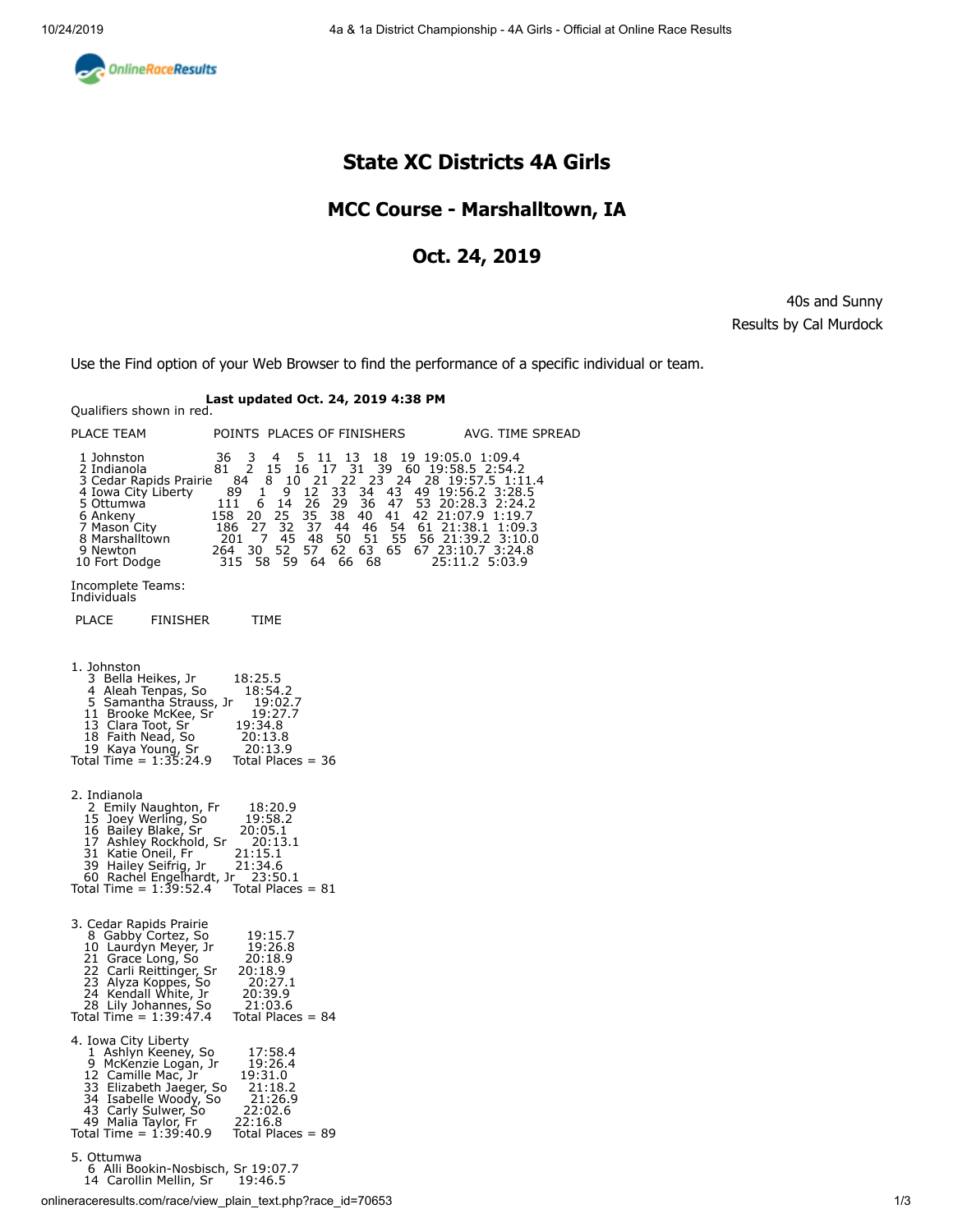<span id="page-1-0"></span>

| Meghan Coulter, Jr<br>20:50.5<br>26<br>29 Grace Bookin-Nosbisch, Sr21:04.5<br>36 Isabelle Mellin, Jr 21:31.9<br>47 Sophia Ford, Jr 22:14.3<br>53 Lina Newland, So 22:32.6<br>Total Time = 1:42:21.1 Total Places = 111                                                                                                                                                                                                                                                                                                                                                                                                                                                                                                                                                                                                                                                                                                                                                                                                                                                                                                                                                                                                                                                                                                                                                                                                                                                                                                                                                                                                                                                                                                                                                                                                                                                                                                                                                                                                                                                                                                                                                                                                                                                                                                                                                                                                     |
|----------------------------------------------------------------------------------------------------------------------------------------------------------------------------------------------------------------------------------------------------------------------------------------------------------------------------------------------------------------------------------------------------------------------------------------------------------------------------------------------------------------------------------------------------------------------------------------------------------------------------------------------------------------------------------------------------------------------------------------------------------------------------------------------------------------------------------------------------------------------------------------------------------------------------------------------------------------------------------------------------------------------------------------------------------------------------------------------------------------------------------------------------------------------------------------------------------------------------------------------------------------------------------------------------------------------------------------------------------------------------------------------------------------------------------------------------------------------------------------------------------------------------------------------------------------------------------------------------------------------------------------------------------------------------------------------------------------------------------------------------------------------------------------------------------------------------------------------------------------------------------------------------------------------------------------------------------------------------------------------------------------------------------------------------------------------------------------------------------------------------------------------------------------------------------------------------------------------------------------------------------------------------------------------------------------------------------------------------------------------------------------------------------------------------|
| 6. Ankeny<br>20:16.2<br>20<br>Jenna Pitz, Fr<br>25 Marika Kisgen, Jr<br>20:41.4<br>35 Cierra Fillinger, Sr 21:31.5<br>38 Madeleine Murphy, Jr 21:34.3<br>40 Megan Bosch, Jr<br>21:35.8<br>41 Eva Van De Mortel, Jr 21:50.9<br>42 Paige Beason, Fr 21:52.9<br>Total Time = $1:45:39.2$<br>Total Places $= 158$                                                                                                                                                                                                                                                                                                                                                                                                                                                                                                                                                                                                                                                                                                                                                                                                                                                                                                                                                                                                                                                                                                                                                                                                                                                                                                                                                                                                                                                                                                                                                                                                                                                                                                                                                                                                                                                                                                                                                                                                                                                                                                              |
| 7. Mason City<br>27 Hannah Thomas, Sr<br>21:01.4<br>32 Marcella Sierra, Jr<br>21:17.2<br>37 Brycelyn Hanson, Jr<br>21:33.5<br>44 Sami Miller, Sr<br>22:07.6<br>46 Gwen Sewell, Jr<br>22:10.7<br>46 Gwerr Jewelry J.<br>54 Avery Thompson, So<br>34 Alice Cuarez Sr<br>22:46.4<br>24:26.8<br>61 Nora Suarez, Sr<br>Total Time = $1:48:10.4$<br>Total Places $= 186$                                                                                                                                                                                                                                                                                                                                                                                                                                                                                                                                                                                                                                                                                                                                                                                                                                                                                                                                                                                                                                                                                                                                                                                                                                                                                                                                                                                                                                                                                                                                                                                                                                                                                                                                                                                                                                                                                                                                                                                                                                                         |
| 8. Marshalltown<br>Frassmattewith Theology 19:10.7<br>Theology Hermanson, So 19:10.7<br>45 Makenna Ainsworth, Jr 22:08.5<br>50 Odaly Flores, Jr 22:20.6<br>50 Odaly Flores, Jr 22:20.7<br>55 Manah Seltman, Fr 22:46.7<br>56 Jade Tejada, Sr 22:51.7<br>55 Man<br>Total Time = $1:48:15.6$ Total Places = 201                                                                                                                                                                                                                                                                                                                                                                                                                                                                                                                                                                                                                                                                                                                                                                                                                                                                                                                                                                                                                                                                                                                                                                                                                                                                                                                                                                                                                                                                                                                                                                                                                                                                                                                                                                                                                                                                                                                                                                                                                                                                                                              |
| 9. Newton<br>30 Ashay Malow, Jr<br>21:12.4<br>52 Kate Muckler, Fr<br>57 Morgan Stalzer, So<br>62 Kelsey Church, So<br>63 Tes Schuster, Sr<br>65 Jenna Smith, Sr<br>7 Willow Oswalt<br>22:21.3<br>23:09.5<br>24:33.1<br>$2\bar{4}$ : 37.2<br>25:44.0<br>67 Willow Oswalt, Jr<br>26:18.0<br>$30$ willow Oswart, $31$ $20.10.0$<br>Total Time = 1:55:53.5 Total Places = 264                                                                                                                                                                                                                                                                                                                                                                                                                                                                                                                                                                                                                                                                                                                                                                                                                                                                                                                                                                                                                                                                                                                                                                                                                                                                                                                                                                                                                                                                                                                                                                                                                                                                                                                                                                                                                                                                                                                                                                                                                                                  |
| 10. Fort Dodge<br>58 Alexis Read, Jr<br>23:17.6<br>59 Piera McBride, Jr 23:31.0<br>64 Isabel Beekman, Jr 24:43.<br>24:43.2<br>י-י-י- י-י-י- וואוחסים<br>66 Olivia Hamlow, Fr<br>68 Cathering Decisi<br>26:02.7<br>68 Catherine Daniel, Fr<br>tal Time – 2:05:55<br>28:21.4<br>Total Time = $2:05:55.9$ Total Places = 315<br><b>lop</b>                                                                                                                                                                                                                                                                                                                                                                                                                                                                                                                                                                                                                                                                                                                                                                                                                                                                                                                                                                                                                                                                                                                                                                                                                                                                                                                                                                                                                                                                                                                                                                                                                                                                                                                                                                                                                                                                                                                                                                                                                                                                                    |
| 17:58.4 Iowa City Liberty<br>18:20.9 Indianola<br>1<br>1 Ashlyn Keeney, So<br>2<br>2 Emily Naughton, Fr<br>18:25.5 Johnston<br>3<br>3 Bella Heikes, Jr<br>456789<br>18:54.2<br>4<br>Aleah Tenpas, So<br>Johnston<br>5 Samantha Strauss, Jr 19:02.7<br>6 Alli Bookin-Nosbisch, Sr 19:07.7<br>Johnston<br>Ottumwa<br>7 Phoebe Hermanson, So<br>19:10.7<br>19:15.7 (<br>Marshalltown<br>8 Gabby Cortez, So<br>Cedar Rapids Prairie<br>9 McKenzie Logan, Jr<br>19:26.4<br>Iowa City Liberty<br>10<br>10 Laurdyn Meyer, Jr<br>19:26.8<br>Cedar Rapids Prairie<br>11<br>11<br>Brooke McKee, Sr<br>19:27.7<br>Johnston<br>12<br>19:31.0<br>12<br>Camille Mac, Jr<br>Iowa City Liberty<br>13<br>13<br>Clara Toot, Sr<br>19:34.8<br>Johnston<br>14<br>14<br>19:46.5<br>Carollin Mellin, Sr<br>Ottumwa<br>15<br>15<br>Joey Werling, So<br>Bailey Blake, Sr<br>19:58.2<br>Indianola<br>16<br>16<br>20:05.1<br>Indianola<br>17<br>17<br>Ashley Rockhold, Sr<br>Faith Nead, So<br>20:13.1<br>Indianola<br>18<br>18<br>20:13.8<br>Johnston<br>19<br>19<br>20:13.9<br>Kaya Young, Sr<br>Johnston<br>20<br>20<br>20:16.2<br>Jenna Pitz, Fr<br>Ankeny<br>21<br>$\frac{21}{1}$<br>20:18.9<br>Cedar Rapids Prairie<br>Grace Long, So<br>22<br>22<br>Carli Reittinger, Sr<br>20:18.9<br>Cedar Rapids Prairie<br>23<br>23<br>20:27.1<br>Alyza Koppes, So<br>Kendall White, Jr<br>Cedar Rapids Prairie<br>24<br>24<br>20:39.9<br>Cedar Rapids Prairie<br>25<br>25<br>20:41.4<br>Marika Kisgen, Jr<br>Ankeny<br>20:50.5<br>26<br>26<br>Meghan Coulter, Jr<br>Ottumwa<br>27<br>27<br>21:01.4<br>Hannah Thomas, Sr<br>Mason City<br>28<br>28<br>Hannan mones, So 21:03.0<br>Crace Bookin-Nosbisch, Sr21:04.5<br>Crace Bookin-Nosbisch, Sr21:12.4 March<br>Cedar Rapids Prairie<br>29<br>29<br>Ottumwa<br>30<br>30<br>Newton<br>$332$<br>$333$<br>$34$<br>31<br>Katie Oneil, Fr<br>21:15.1<br>Indianola<br>32<br>21:17.2<br>Marcella Sierra, Jr<br>Mason City<br>33<br>34<br>21:18.2<br>Iowa City Liberty<br>Filizabeth Jaeger, So<br>Isabelle Woody, So<br>Cierra Fillinger, Sr<br>Isabelle Mellin, Jr<br>21:26.9<br>Iowa City Liberty<br>35<br>36<br>35<br>21:31.5<br>21:31.9<br>Ankeny<br>36<br>Ottumwa<br>$\frac{37}{38}$<br>37<br>21:33.5<br>21:34.3<br>Brycelyn Hanson, Jr<br>Mason City<br>38<br>Madeleine Murphy, Jr<br>Ankeny<br>39<br>39<br>21:34.6<br>Hailey Seifrig, Jr<br>Indianola<br>40<br>40<br>21:35.8<br>Megan Bosch, Jr<br>Ankeny |